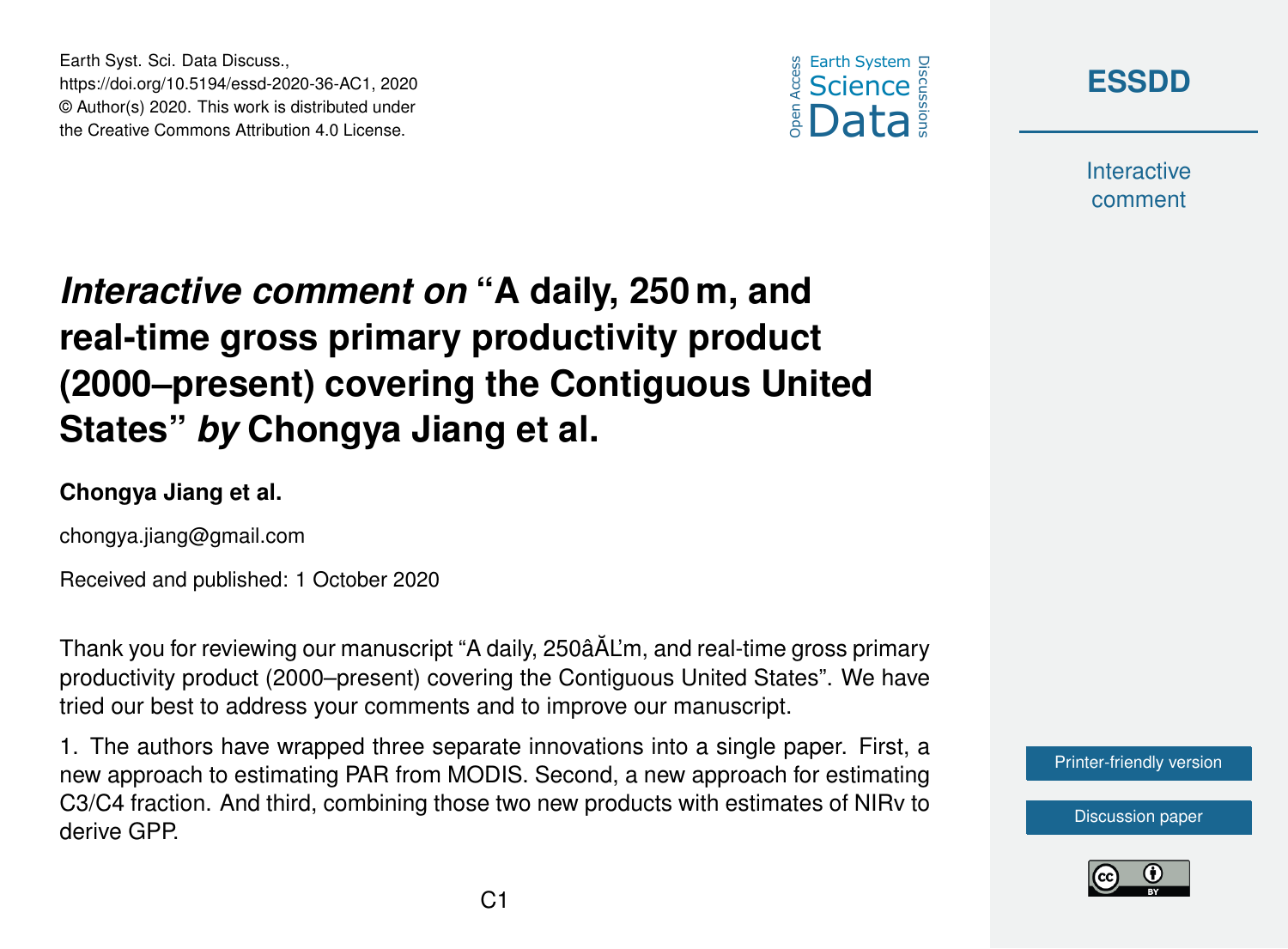We greatly appreciate your positive summary on our innovations.

2. For the PAR modeling, either more information is needed about the "four machine learning approaches" or the authors need to provide the code used to fit these models. Each algorithm has a multitude of adjustable parameters. How were these parameters determined, what are their values, and how might future researchers modify and/or improve upon the approach? It is also unclear to me how "uncertainty" is calculated. As written (L160), it appears uncertainty is represented in terms of model-model disagreement, as opposed to model-data disagreement. This seems inappropriate, though I know that the approach has been used in other parts of this literature. Trying to wrap my head around the uncertainty terms was complicated by the fact that Figure 2 reports PAR in W m2, while Figure 3 uses MJ m2 d1. Using common units throughout would be helpful. We totally agreed with your points.

For the modeling, we have added the following text to the manuscript: "We used Scikitlearn, a free software machine learning library for the Python programming language, to build the models. All the four algorithms were automatically optimized by tuning their hyperparameters using five-fold-cross-validation on their training dataset." For the uncertainty, we suppose product uncertainty information can be categorized into two types: theoretical and physical (Fang et al., 2012). While physical uncertainties indicate the departure of product values from hypothetical true values and are obtained through independent validation studies, i.e., model-data disagreement, theoretical uncertainties are caused by uncertainties in the input data and model imperfections, e.g., modelmodel disagreement, and are usually estimated by individual product science teams. The unit in Figure 2 is a typo, and we have corrected it to MJ m-2 d-1 in the revised version, which is consistent with Figure 3 and commonly used in light use efficiency studies. Thank you for pointing it out! Fang, H., Wei, S., Jiang, C., & Scipal, K. (2012). Theoretical uncertainty analysis of global MODIS, CYCLOPES, and GLOBCARBON LAI products using a triple collocation method. Remote Sensing of Environment, 124, 610–621. https://doi.org/10.1016/j.rse.2012.06.013

**[ESSDD](https://essd.copernicus.org/preprints/)**

**Interactive** comment

[Printer-friendly version](https://essd.copernicus.org/preprints/essd-2020-36/essd-2020-36-AC1-print.pdf)

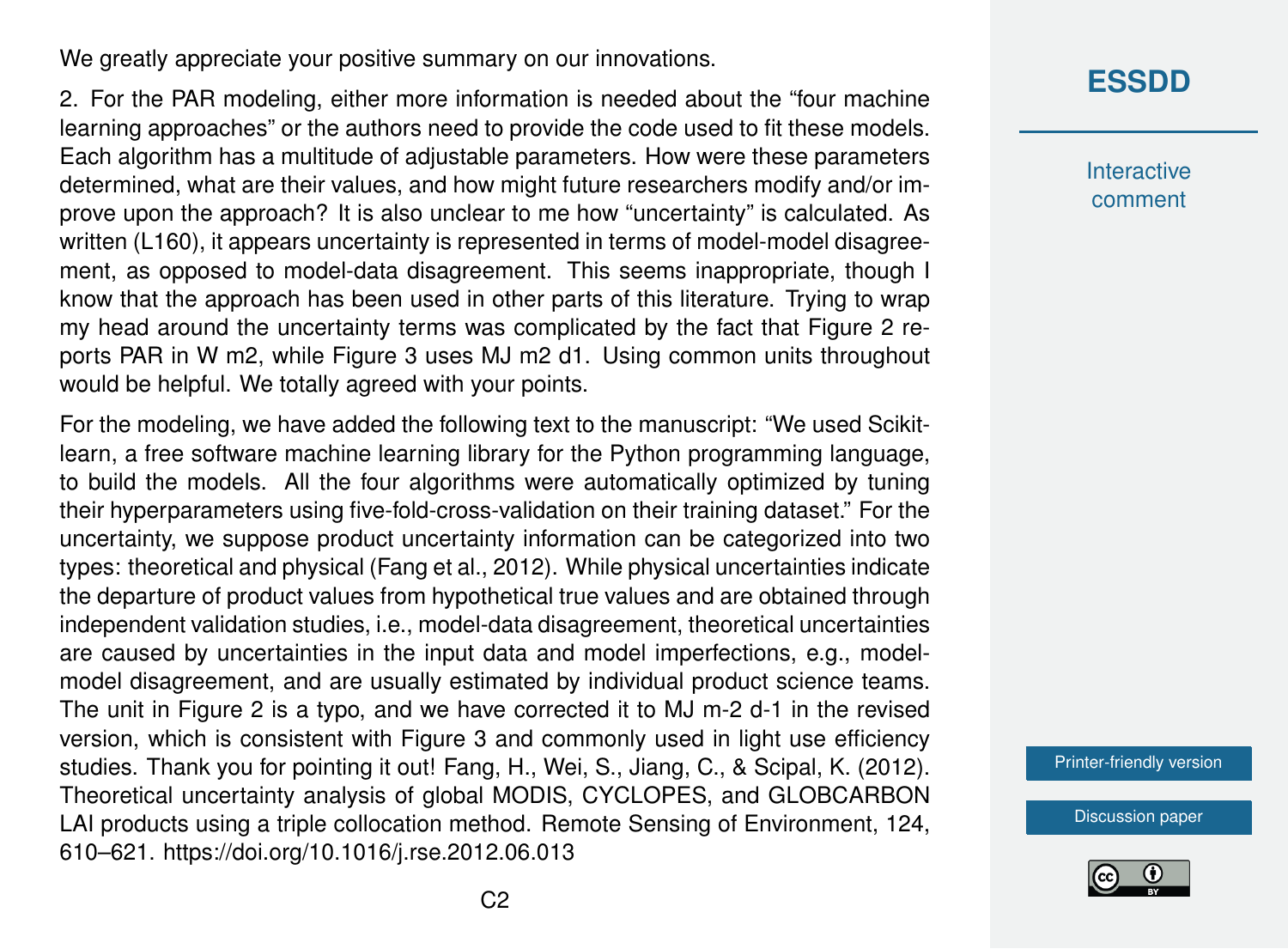3. Some other minor issues on the PAR estimation. Equation 9 uses the term "fPAR", which in this literature often means 'fraction of photosynthetically active radiation absorbed by plants.' (e.g, their equation 4). It's quite confusing to distinguish between fpar and FPAR. Finally, the authors might consider a supplemental figure showing patterns of PAR/SW âËŸAËGT this is a fairly well-studied, physically grounded ratio. It ˘ might also help to show that the approach works just fine in semi-cloudy (e.g, when there is more diffuse PAR) conditions.

We have followed all your suggestions in the revised manuscript. We have changed "fPAR" to "pPAR" (proportion of PAR in SW) to avoid misleading. We have added a PAR/SW ratio figure in the supplementary. We have also added a supplemental figure to show the error distribution of as a function of atmospheric transmittance (tSWR) to demonstrate that the approach works fine for any sky conditions.

4. For C3/C4, how are these uncertainties propagated into the final reported GPP estimates? From Figure 6b, it seems uncertainty is often quite high (e.g., > 40 percent). Accounting for this uncertainty seems important. For Figure 6 and 7, it could be helpful to change "Reference" to "CDL Reference" or something of that sort. At first, I was confused by the difference between "Reference" and "Ground Truth."

We agree that the uncertainties in C4 crop fraction is large (e.g.,  $> 0.4$ ) in some areas in Figure 6b. However, the metric RMSE is sensitive to extreme values, and it is different from misclassification rate (0.4 does not mean 40%). For a pure pixel of a corn/sovbean rotation field, the RMSE  $= 0.39$  if three out of 20 years is misclassified, i.e., misclassification rate = 0.15. For example, in Figure 7b, predicted time series match well with the CDL reference in most cases, but the RMSE is 0.40. We use RMSE instead of misclassification rate because C4 crop fraction is a numerical variable. To avoid misleading, we have added this clarification in the revised manuscript, and added RMSE values in Figure 7 to provide an intuitive sense of this uncertainty. We have also replaced "Reference" by "CDL reference" following your kind suggestion.

## **[ESSDD](https://essd.copernicus.org/preprints/)**

**Interactive** comment

[Printer-friendly version](https://essd.copernicus.org/preprints/essd-2020-36/essd-2020-36-AC1-print.pdf)

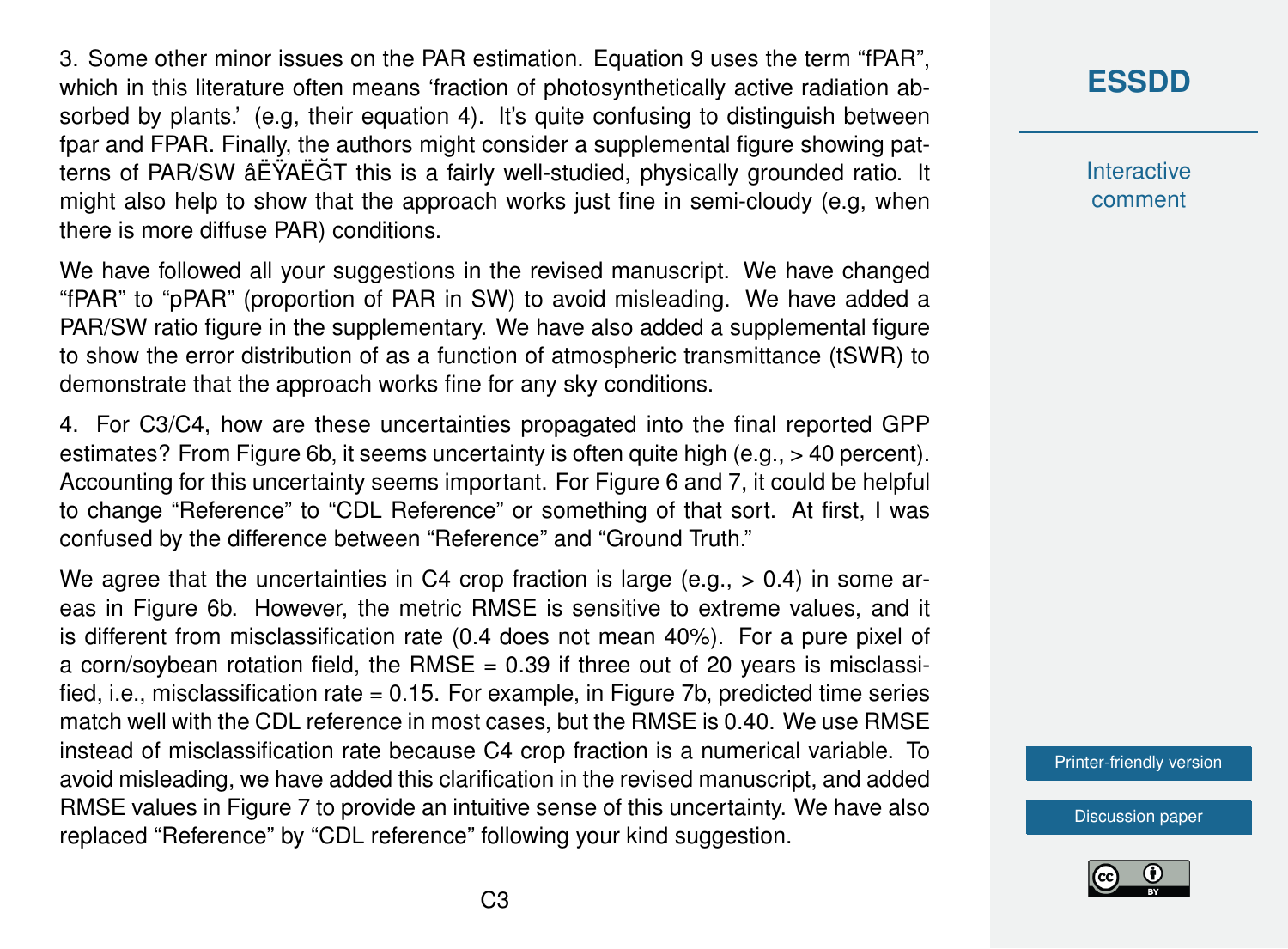5. Perhaps most importantly, the authors mostly ignore the poor performance of their approach at evergreen needleleaf sites. Figure 8D indicates that SANIRv is not a good predictor of daily iPUE at ENF sites. The result is mentioned in L374, but relatively little discussion is offered for why this might be the case or what should be done about it. From Figure 11b, it seems that combining uncertain estimates of iPUE with PAR somewhat alleviates the poor performance within ENF, though the ENF site with an R2 of less than 0.2 stands out.

We totally agree with your point. We have added more interpretation on the poor performance in ENF: "This relatively weak iPUE ∼ SANIRv relationship is expected because evergreen needleleaf forest tends to allocate resources for leaf construction and maintenance at large time scales and does not have much flexibility to change canopy structure and leaf color as a response to varying environment at small time scales (Badgley et al., 2019; Chabot and Hicks, 1982). Previous studies found that changes in xanthophyll cycle instead of chlorophyll concentration or absorbed PAR explained the seasonal variation of photosynthetic capacity in evergreen needleleaf forest (Gamon et al., 2016; Magney et al., 2019). Therefore, SIF was suggested by some studies as a better proxy of photosynthetic capacity in this ecosystem (Smith et al., 2018; Turner et al., 2019), though satellite SIF has coarser spatial resolution, shorter temporal coverage, and larger temporal latency, and lower signal-to-noise ratio than SANIRv."

For the ENF site with the lowest R2 (US-Me1, Figure R1), we found it was likely a SANIRv data processing issue. First, this site has strong seasonal variation in NIRv and thus was not detected as ENF using our algorithm. Second, our soil correction uses 20 years data to derive soil background NIRv. At this site, NIRv data in 2004 – 2005 winter was much smaller than 20 years average, possibly due to poor growth conditions during that period as well as the contamination of snow or cloud. As a result, our algorithm over-corrected soil effect, leading to a lot of 0 SANIRv in that winter, which in the end caused low R2 in GPP. However, we considered this site-year as an extreme

# **[ESSDD](https://essd.copernicus.org/preprints/)**

**Interactive** comment

[Printer-friendly version](https://essd.copernicus.org/preprints/essd-2020-36/essd-2020-36-AC1-print.pdf)

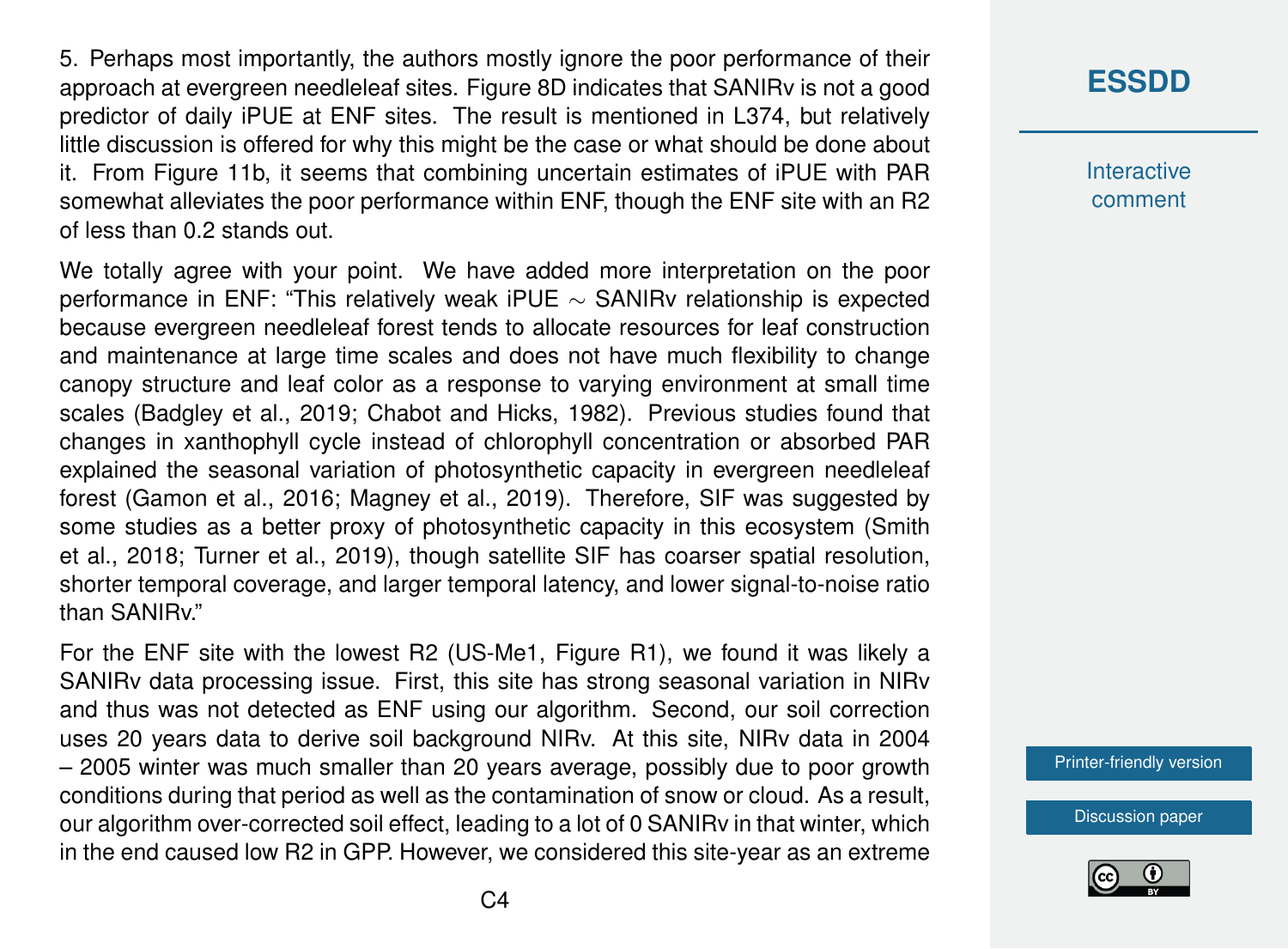case, which does not influence the overall quality of the product.

Figure R1 (see the attached figure). Comparison between AmeriFlux (black dots) and SLOPE (red curves) daily GPP at the US-Me1 site, which shows the lowest R2.

Badgley, G., Anderegg, L. D. ., Berry, J. A., & Field, C. B. (2019). Terrestrial Gross Primary Production: Using NIR V to Scale from Site to Globe. Global Change Biology, (April), 1–10. https://doi.org/10.1111/gcb.14729

Chabot, B. F., & Hicks, D. J. (1982). The ecology of leaf life spans. Annual Review of Ecology and Systematics. Volume 13, 13(1), 229–259. https://doi.org/10.1146/annurev.es.13.110182.001305

Magney, T. S., Bowling, D. R., Logan, B., Grossmann, K., Stutz, J., & Blanken, P. (2019). Mechanistic evidence for tracking the seasonality of photosynthesis with solar-induced fluorescence. Proceedings of the National Academy of Sciences, (27). https://doi.org/10.1073/pnas.1900278116

Gamon, J. A., Huemmrich, K. F., Wong, C. Y. S., Ensminger, I., Garrity, S., Hollinger, D. Y., . . . Peñuelas, J. (2016). A remotely sensed pigment index reveals photosynthetic phenology in evergreen conifers. Proceedings of the National Academy of Sciences, 201606162. https://doi.org/10.1073/pnas.1606162113

Smith, W. K., Biederman, J. A., Scott, R. L., Moore, D. J. P., He, M., Kimball, J. S., . . . Litvak, M. E. (2018). Chlorophyll Fluorescence Better Captures Seasonal and Interannual Gross Primary Productivity Dynamics Across Dryland Ecosystems of Southwestern North America. Geophysical Research Letters, 45(2), 748–757. https://doi.org/10.1002/2017GL075922

Turner, A. J., Köhler, P., Magney, T. S., Frankenberg, C., Fung, I., & Cohen, R. C. (2020). A double peak in the seasonality of California's photosynthesis as observed from space. Biogeosciences, 17(2), 405–422. https://doi.org/10.5194/bg-17-405-2020

6. A related, global scale effort to relate NIRv to GPP [Badgley, Anderegg, Berry,

**[ESSDD](https://essd.copernicus.org/preprints/)**

**Interactive** comment

[Printer-friendly version](https://essd.copernicus.org/preprints/essd-2020-36/essd-2020-36-AC1-print.pdf)

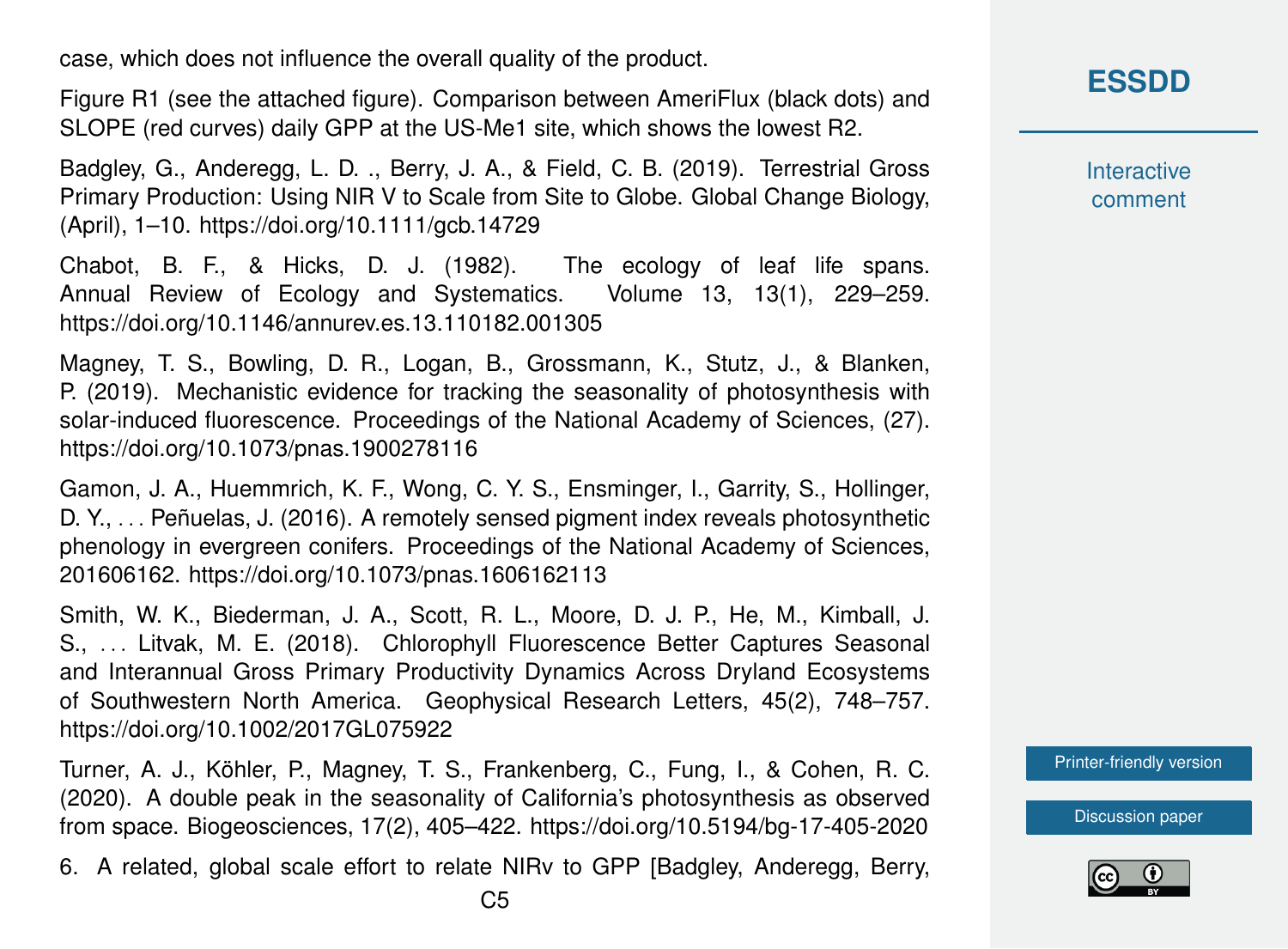Field, GCB2019] that the authors cite, identified 'deciduous' vs. 'evergreen' as being a critical parameter for model performance. Recognizing the difference in scales of the two analysis and the authors' stronger focus on C3/C4, it still feels necessary for a richer discussion of the performance of the model at ENF sites, especially given that the ultimate goal of the manuscript is to distribute a GPP dataset that researchers from across disciplines might find useful. From the analyses, it seems individuals working in agricultural contexts might find the data more reliable than those working in ENF systems. These caveats should be clearly flagged for the reader and the authors might benefit the research community by offering some discussion about what they think is going on and what future efforts might address such uncertainties.

(Badgley et al., 2019) separated 'evergreen' from 'deciduous' because they found "differing slopes for evergreen, deciduous, and crop ecosystem types". In our study, however, we found ENF has similar slope  $(c = 3.35)$  with all C3 PFTs  $(c = 3.46)$ . Therefore, we decided not to separate them. We have made a richer discussion of the performance of the model at ENF sites (see response 5). In addition, we have further highlighted the limitation in the end of our Conclusion: "However, caution should be used in the interpretation of GPP seasonal trajectory in evergreen needleleaf forests because of relatively poor relationship between SANIRv and iPUE, and GPP magnitude in southwestern US grasslands because of the ignorance of fraction of C4 grasslands."

7. Finally, I find it perplexing that the manuscript lists five authors but the underlying data product only lists two authors. The author contributions indicate that author G.W. helped develop the SLOPE model and that authors B.P. and S.W. were involved in refining/interpreting how the model works. Doesn't the resulting dataset and the citations it might one day receive rely on the contributions of these three authors as well?

We considered model development, paper writing, and product generation as different works. Therefore, paper and product have different author lists.

### **[ESSDD](https://essd.copernicus.org/preprints/)**

**Interactive** comment

[Printer-friendly version](https://essd.copernicus.org/preprints/essd-2020-36/essd-2020-36-AC1-print.pdf)



Interactive comment on Earth Syst. Sci. Data Discuss., https://doi.org/10.5194/essd-2020-36,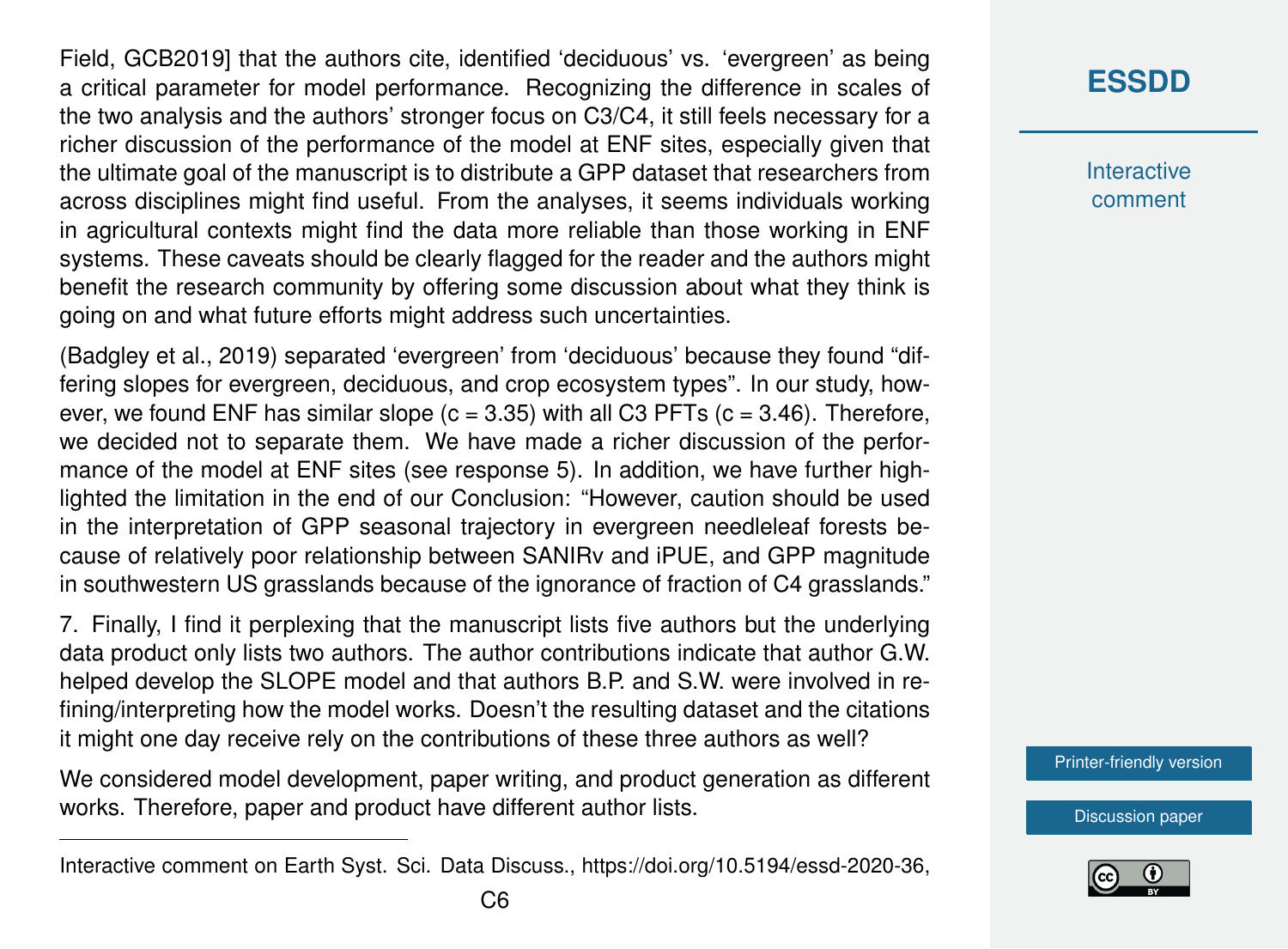2020.

### **[ESSDD](https://essd.copernicus.org/preprints/)**

Interactive comment

[Printer-friendly version](https://essd.copernicus.org/preprints/essd-2020-36/essd-2020-36-AC1-print.pdf)